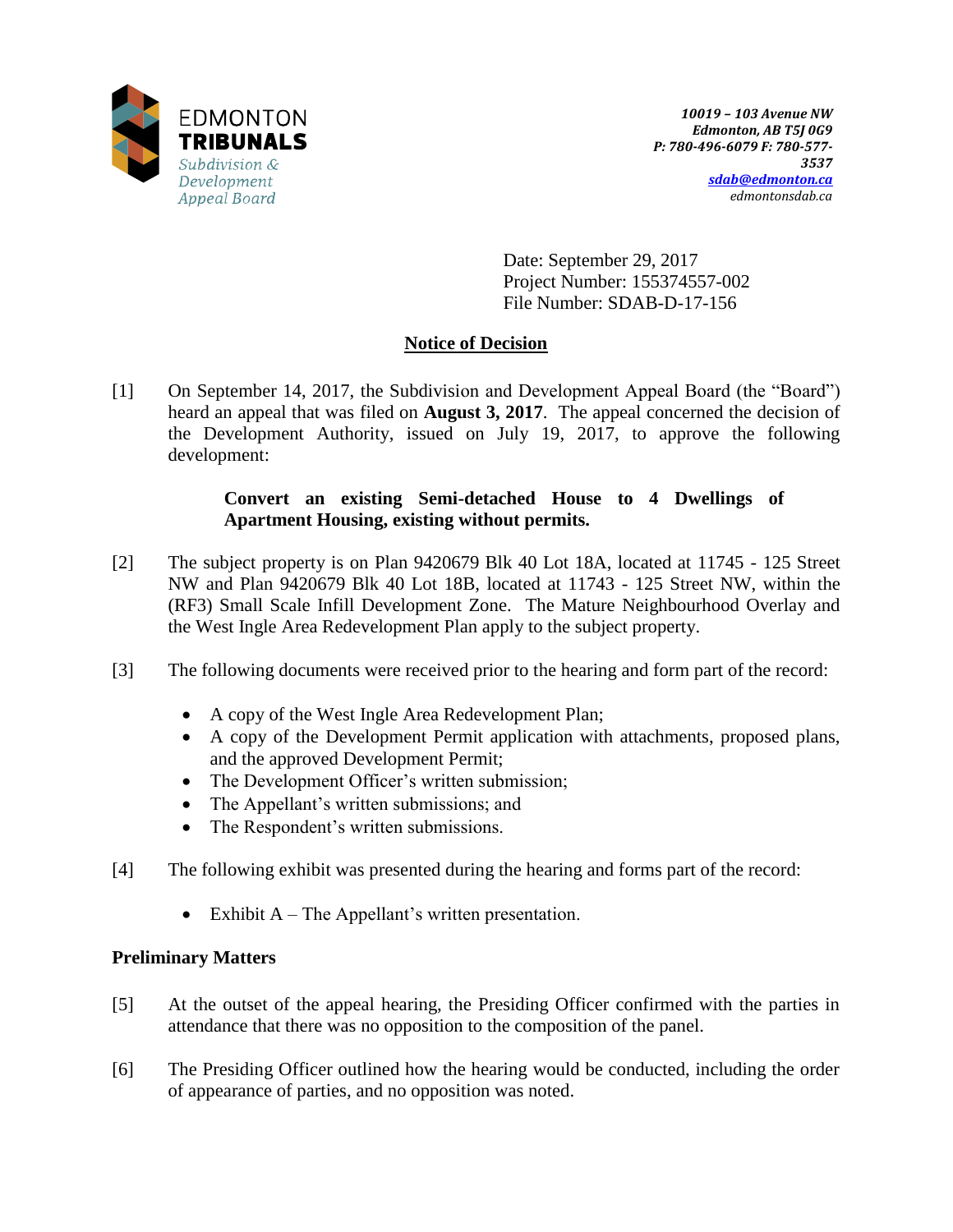[7] The appeal was filed on time, in accordance with section 686 of the *Municipal Government Act*, RSA 2000, c M-26.

### **Summary of Hearing**

- *i) Position of the Development Officer, Ms. H. Vander Hoek*
- [8] Ms. Vander Hoek stated that the stamped site plan showed an incorrect site width dimension and the correct site width is 15.24 metres. The stamped site plan also showed an incorrect (north) side setback of 1.57 metres and an incorrect (south) side setback of 1.77 metres, the correct (north) side setback is 1.50 metres and the correct (south) side setback is 1.54 metres. She had used an old real property report in making her decision and calculating the required variances. Therefore, the stated variances in the approval decision are correct.
- [9] The *Edmonton Zoning Bylaw* (the "*Bylaw*") was amended September 1, 2017 and section 140.4(20) no longer applies to the proposed development. Section 140.4(23) now applies, which states:

Except for Garden Suites and Secondary Suites, each Dwelling that has direct access to Grade shall have an entrance door or entrance feature facing a public roadway, other than a Lane. On Corner Sites, the entrance door or entrance feature may face either the Front Lot Line or the flanking Side Lot Line. However, Row Housing and Stacked Row Housing shall orient a minimum of one entrance door or entrance feature towards each adjacent public roadway, other than a Lane. Sliding patio doors shall not serve as the entrance door or entrance feature.

- *ii) Position of the Appellant, Ms. L. Tarnowski*
- [10] Ms. Tarnowski read from her written presentation, marked *Exhibit A*.
- [11] She has owned and lived in her house for over 20 years.
- [12] She canvassed the neighbourhood when she thought about filing the appeal. Property owners indicated that they did not receive notification and were opposed to the proposed development.
- [13] In her opinion, the diagram stamped and approved by the Development Officer is not accurate. The front and rear yard is not drawn to scale and both yards appear to be larger than what they actually are.
- [14] With regard to the site area, the site needs an additional 55 square metres to meet the requirements of the *Edmonton Zoning Bylaw*. In her opinion, the proposed development is too large for the lot.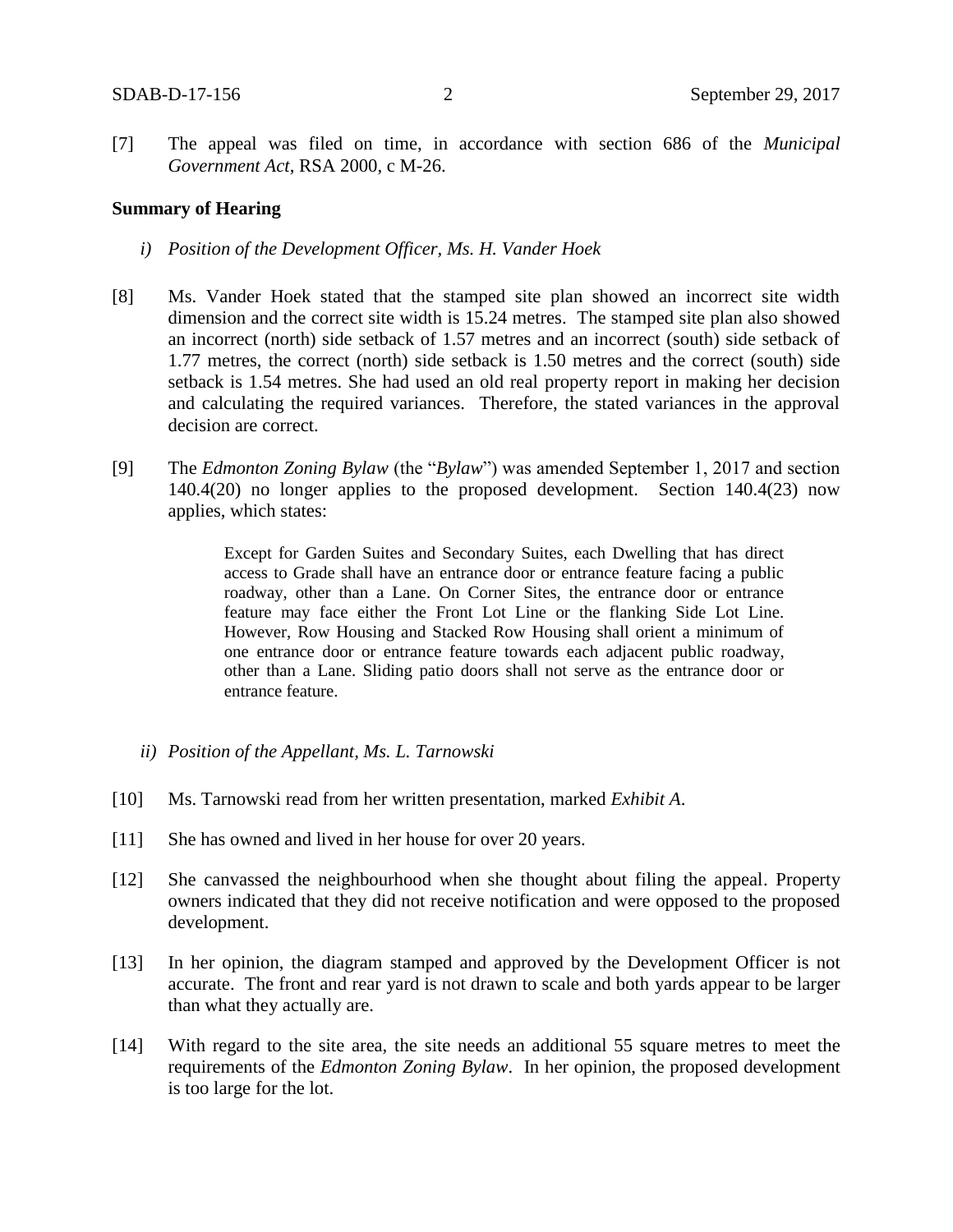- [15] She is concerned about the size of the variances and wants more information about the acceptable limits on variances. She believes that there is a lack of green space with oversized developments.
- [16] She surveyed the vehicles in her neighbouthood and determined that there were up to 12 vehicles that are parked on the street that do not live in the neighbourhood.
- [17] The police have been called several times due to potential drug activity at the subject site. She does not believe the Respondent is aware of what takes place at his property.
- [18] She does not have an issue with a four-unit Apartment being built on a corner lot as those lots are typically larger. This type of development is more suitable in a high density area.
- [19] She is concerned that a portion of the amenity space is in the front yard.
- [20] There is a significant concentration of people and traffic in the area and on the subject site, which causes noise and negative impacts.
- [21] The immediately adjacent neighbour to the subject site could not attend the hearing, but told her that he constantly deals with excessive noise and people standing outside the side entrance of the building near his bedroom window.
- [22] She consulted some of the present and past Community League members who indicated that they are not supportive of the development or appeal hearings.
- [23] In response to questions by the Board, Ms. Tarnowski provided the following:
	- a. Side entrances on buildings will negatively impact adjacent properties. If the side door entrance was moved to the rear of the building, she would not be opposed to the proposed development.
	- b. She is more accepting of a basement suite in a house since there would be more space but the noise could still be an issue. However, if there was a side door to the basement suite she would be opposed to it as well.
	- *iii) Position of Affected Property Owners in Support of the Appellant, Mr. G. Lyderik and Ms. M. Lucazk*
- [24] Mr. Lyderik stated that he lives six houses down from the subject site and he only found out about the appeal hearing last week.
- [25] He is unaware of the variances or the requirements in the *Bylaw*.

The Presiding Officer noted that he lives outside the 60-metre notification radius and asked him to indicate how he is affected by the proposed development.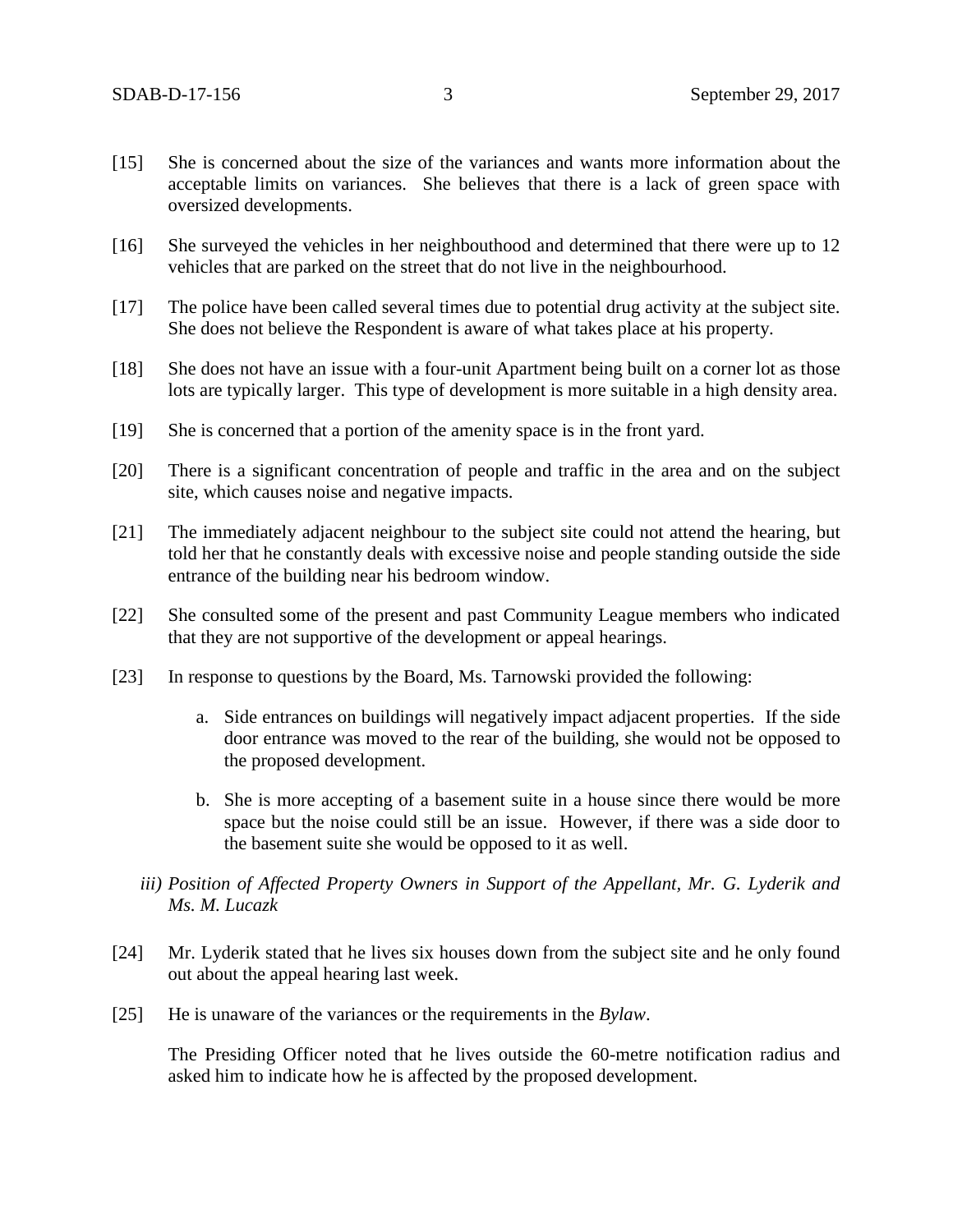- [26] Mr. Lyderik stated that he is an affected party since he has lived in the community on the same blockface as the subject site for almost 20 years.
- [27] He is concerned with noise, vagrancy, and police that are often in the area. He could not confirm if this was related to the subject site but noted that these issues are always down the street toward the subject site.
- [28] Emergency vehicles have not been able to drive down the street in the winter due to the width of the road and the excess of vehicles that park on the road.
- [29] There are several spruce trees that block the front of the subject building.
- [30] There is a dog run on the property where children play. In his opinion, this area is not an amenity space.
- [31] Even though there are other four-plexes in the neighbourhood, the community does not support them.
- [32] Ms. Luczak lives across the street from the subject site. Her property has been vandalized and broken into several times.
- [33] She referred to a duplex behind the subject site and the issues she deals with involving those tenants.
- [34] In the winter, she parks in the front of her property as the rear lane is usually blocked with vehicles. However, she does not want to use the front street as she does not want her children to see what goes on at the subject site.
- [35] She does not believe the property owner lives at the subject site and she does not know whether he is aware of what takes place at the site.
- [36] Tenants of the subject site store trailers with tools, garbage and other items in the parking area. She is concerned about how the parking area is used and notes vehicles are often parked illegally in the rear lane and in her rear lane.
	- *iv) Position of the Development Officer, Ms. H. Vander Hoek*
- [37] In response to questions from the Board, Ms. H. Vander Hoek provided the following:
	- a. The proposed development involves no exterior alterations to the existing building. With regard to the side entrance variance, she essentially reviewed the information that was provided to her. She reviewed the side setbacks based on a prior real property report and other information available to the City, rather than the submitted erroneous site plan which was ultimately stamped as approved.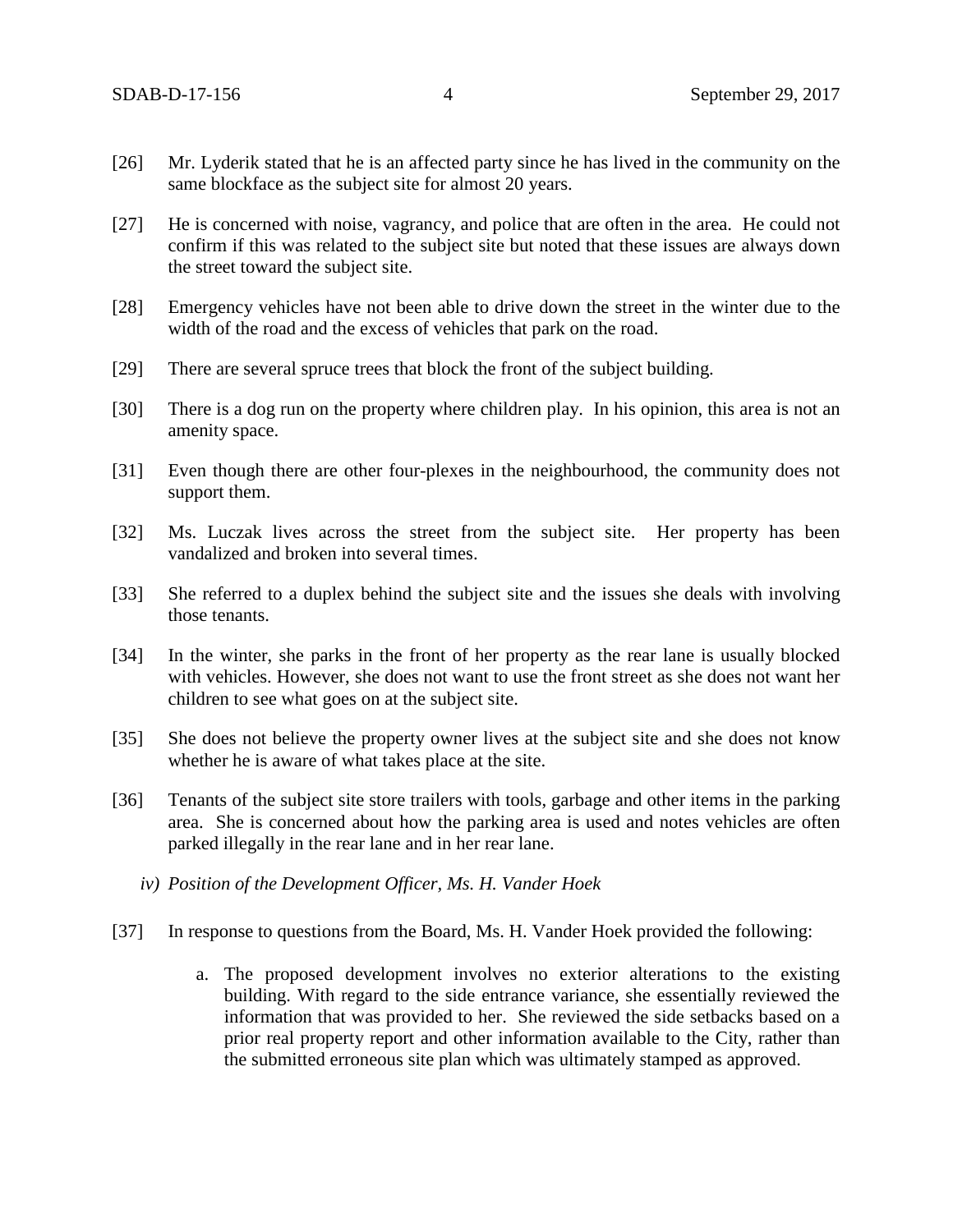- b. On the issue of notice of her decision, she confirmed that the notice of decision was processed July 19, 2017 and sent out July 20, 2017 following City procedures. She confirmed through Mailing Services that notices were sent out. The Board Officer confirmed that there was no returned mail when the Subdivision and Development Appeal Board office sent out the appeal hearing information.
- c. Ms. Vander Hoek indicated that the site plan shows the required landscaping in the front yard amenity area. The existing large trees were not considered when she reviewed the proposed development.
- d. She does not know the size of the separation distance between the trees and the house or whether they are in the proposed amenity areas.
- e. The proposed development meets the minimum amenity area dimensions.
- f. The fact that the four dwellings are existing is not taken into account when reviewing a proposed development.
- g. She is unaware of illegal activity occurring on the subject site. However, in her opinion providing an amenity area to the front yard provides more security as more people will be observing the street.
- h. She clarified that all of the required space for private amenity areas can be met in the rear yard. However, this will cause a tenant of one dwelling to cross into another tenant's amenity area, from this perspective moving two private amenity areas to the front yard has a planning benefit.
- i. She confirmed that the Respondent will need some sort of fence or landscaping to separate the two private amenity areas in the front yard.
- *v) Position of the property owner, Mr. K. Twumasi and Mr. M. Cedro, speaking on behalf of the Respondent MIKITECTURE*
- [38] Mr. Twumasi is willing to provide the landscaping that will work best on the subject site given the growing conditions.
- [39] In his opinion, there is also sufficient space in the rear yard for amenity space.
- [40] The proposed development meets all of the setback requirements.
- [41] He disagrees that individuals hang out on the side of the building by the entrance and he feels his tenants are targeted as bad people even though they care about the neighbourhood.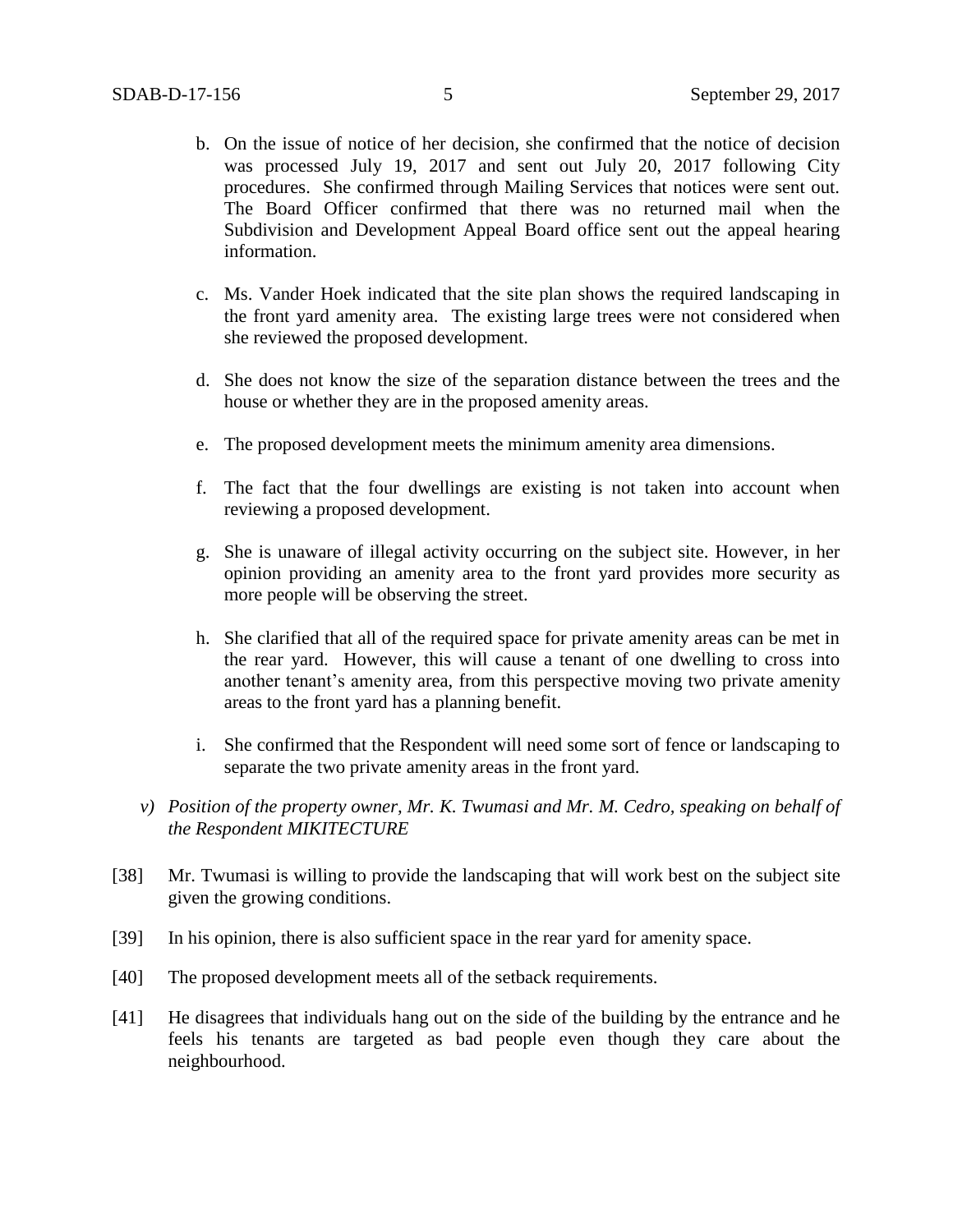- [42] He spoke to neighbouring property owners, not the renters, and received signatures in support of the proposed development, which was provided in his submission. He was unable to contact anyone from the Community League.
- [43] He tried to speak to Ms. Tarnowski about the proposed development but she did not return his phone call.
- [44] Currently, his brother and family live on one side of the house. He previously lived in one of the units, but no longer lives there.
- [45] He confirmed that one of the signatures listed on Ms. Tarnowski's petition was not the property owner.
- [46] This is an area where the City is allowing higher density developments.
- [47] The mature trees are outside the amenity area which increases privacy in the front yard. He is willing to plant shrubs if necessary to increase privacy.
- [48] The subject site is well kept and is family-oriented as children live there.
- [49] In response to questions by the Board, Mr. Twumasi and Mr. Cedro provided the following:
	- a. He purchased the property in 2012.
	- b. The Real Property Report shows two titles and he owns both titles.
	- c. Mr. Cedro stated that the drawings were done to the best of his ability and they are to scale. He made the erroneous on-site measurements included in the application based in part on the location of the fence which he assumed was on the property line.
	- d. The rear amenity area requirements are met for all four dwellings and a fence will be developed between the two lots. There will be seven parking spaces and only five are required. This will alleviate parking pressure given that commuters who work at nearby businesses park on the street during the day.
	- e. The front does not have landscaping and was done in a way so that it is low maintenance. They do not have any plans to change the landscaping in the front yard other than adding shrubs to divide the two areas. Plants may not grow given the very large evergreen trees in the front yard. However, they are agreeable to any suggested landscaping conditions.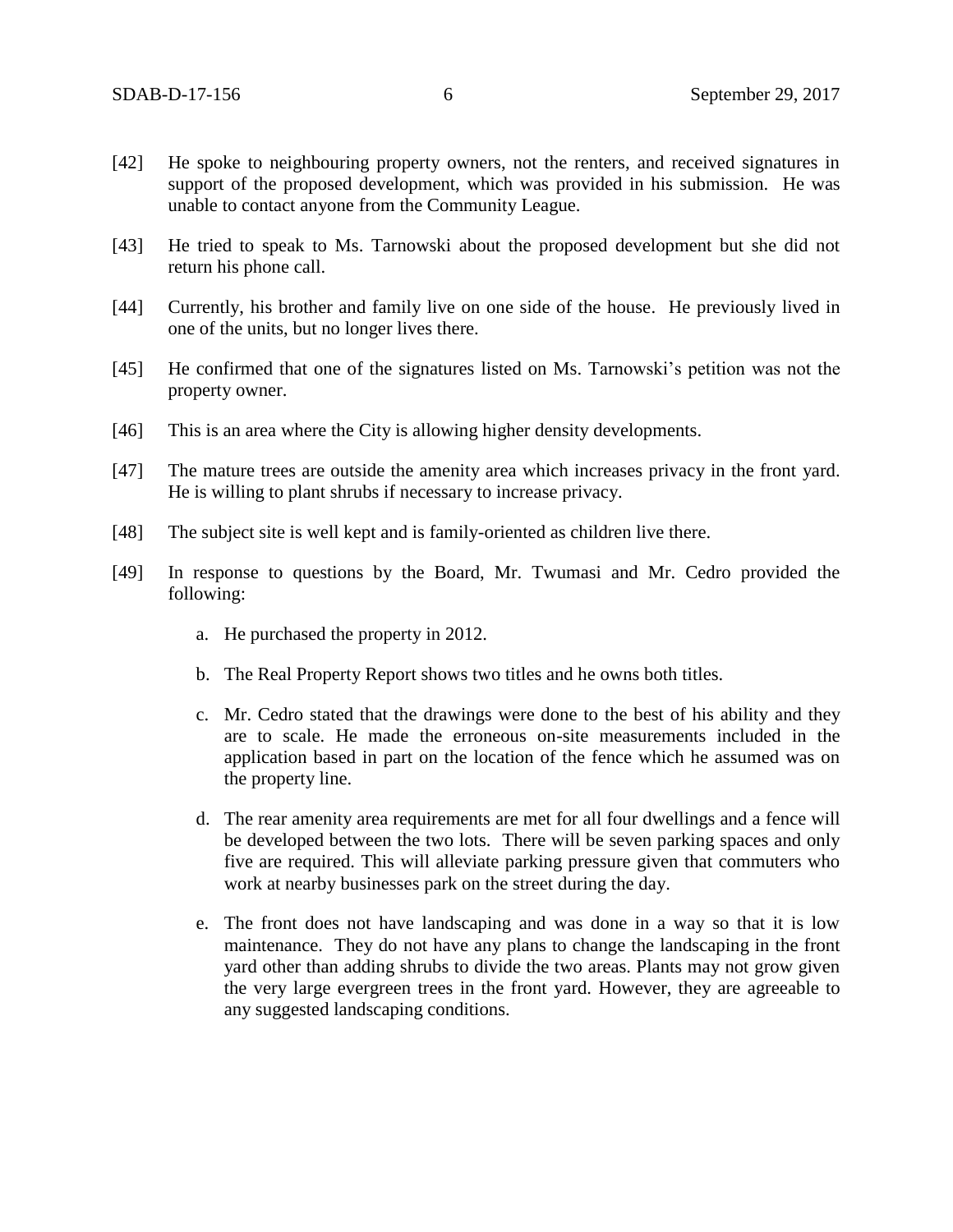- *vi) Rebuttal of the Appellant, Ms. L. Tarnowski*
- [50] It is not clear to her what the measurements are and she questioned what the limit is to the number of variances allowed in a development permit.

The Presiding Officer referenced section 687(3)(d) of the *Municipal Government Act* and explained the Board's test for variances.

- [51] In her opinion tenants that may have lived in the area for several years should be considered an affected party.
- [52] In her opinion, there are better sites for developments such as this.
- [53] She spoke to two of the four people that the Respondent also contacted.

#### **Decision**

- [54] The appeal is **DENIED** and the decision of the Development Authority is **CONFIRMED**. The development is **GRANTED** as approved by and subject to the conditions imposed by the Development Authority.
- [55] In granting the development the following variances to the *Edmonton Zoning Bylaw* are allowed:
	- 1. The minimum required Site Area is 750 square metres. The existing Site Area is 696.77 square metres and a deficiency of 53.23 square metres is allowed. (Section  $140.4(5)(a)$ ).
	- 2. The minimum required Site Width is 17.0 metres. The existing Site Width is 15.24 metres and a deficiency of 1.76 metres is allowed. (Section  $140.4(5)(b)$ ).
	- 3. Section 140.4(23) is waived to allow two side entrance doors for two of the four Dwellings.
	- 4. Section 47.4 is varied to allow two Private Outdoor Amenity Areas for two of the Dwellings to be located in the Front Yard as indicated on the stamped Site Plan.

# **Reasons for Decision**

[56] At the outset of the hearing, the Board identified errors in the stamped Site Plan and confirmed that the Development Officer conducted her assessment and granted variances based on accurate information provided in a Real Property Report, dated March 10, 1994.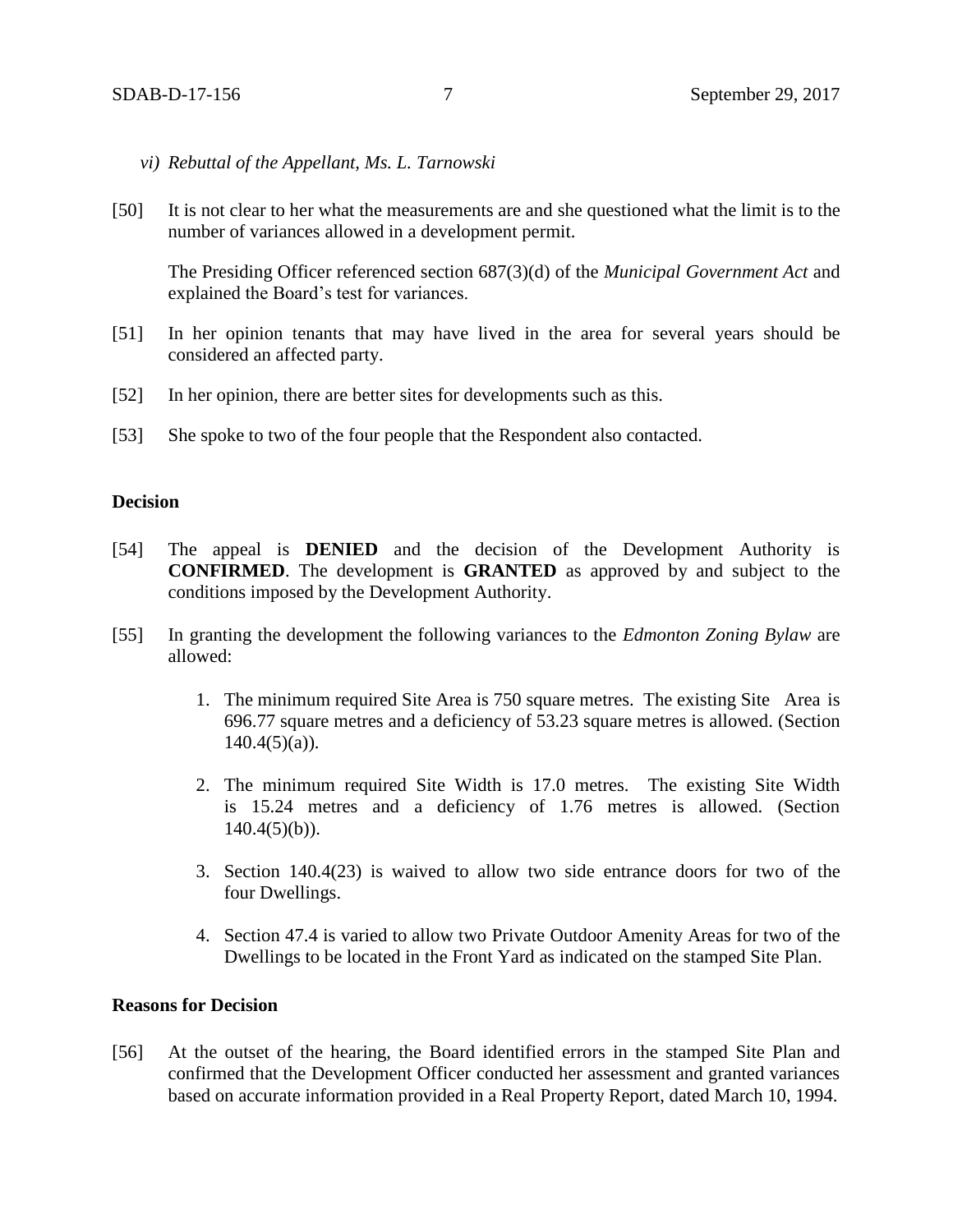The Board used the Real Property Report dimensions to make its determination and marked the corrections on the stamped Site Plan.

- [57] The Board considered submissions from all parties concerning notice.
- [58] The Appellant and the property owners opposed to the proposed development indicated that they received late or no notice of the decision and that other persons they contacted did not receive notice of the approval in the mail.
- [59] The Development Officer submitted that notices of the approval were mailed out in accordance with the requirements of the *Edmonton Zoning Bylaw* (the *"Bylaw"*) following the City's practice to send notice to property owners registered under land titles. The Board notes that the properties of some of these individuals were outside the notification radius and some others were not the registered owners of properties within the notification radius and therefore would not have been sent notification of the approval. Further, notices of this appeal were properly sent out in accordance with the *Bylaw* and there was no record of returned mail to the Subdivision and Development Appeal Board office. The Board also considered that both the Respondent and Appellant actively canvassed the neighbourhood in advance of the hearing.
- [60] Based on all these factors, the Board finds the interested parties did receive adequate notice and that on balance it was in the interests of fairness to all parties for the Board to proceed with its determinations.
- [61] The proposed development, an Apartment House with four Dwellings, is a Permitted Use in the (RF3) Small Scale Infill Development Zone.
- [62] The proposed development is consistent with the density contemplated under the West Ingle Area Redevelopment Plan, specifically policy 4 – Infill Housing that states:

The Administration will encourage small scale, infill housing which reflects the character of surrounding older homes in those areas of West-Ingle districted for RF3(Low Density Redevelopment) District Section 140 in the Land Use Bylaw). Infill housing that would be encouraged includes discretionary uses such as threeplexes, and row housing up to four units.

- [63] The Board received mixed evidence concerning neighbourhood support and competing petitions in favour of and opposed to the proposed development. Neither petition provided detailed reasons for support or opposition.
- [64] Many of the concerns voiced by the Appellant and other neighbours that oppose the development centered on general deterioration of the neighbourhood due to increased density that is inherent in Apartment Housing and the impacts of the illegal activities, garbage and unkempt yards. The Board notes that some issues they raised did not relate to the proposed development in particular and the parties disagreed about whether the remaining concerns were attributable to the subject Site.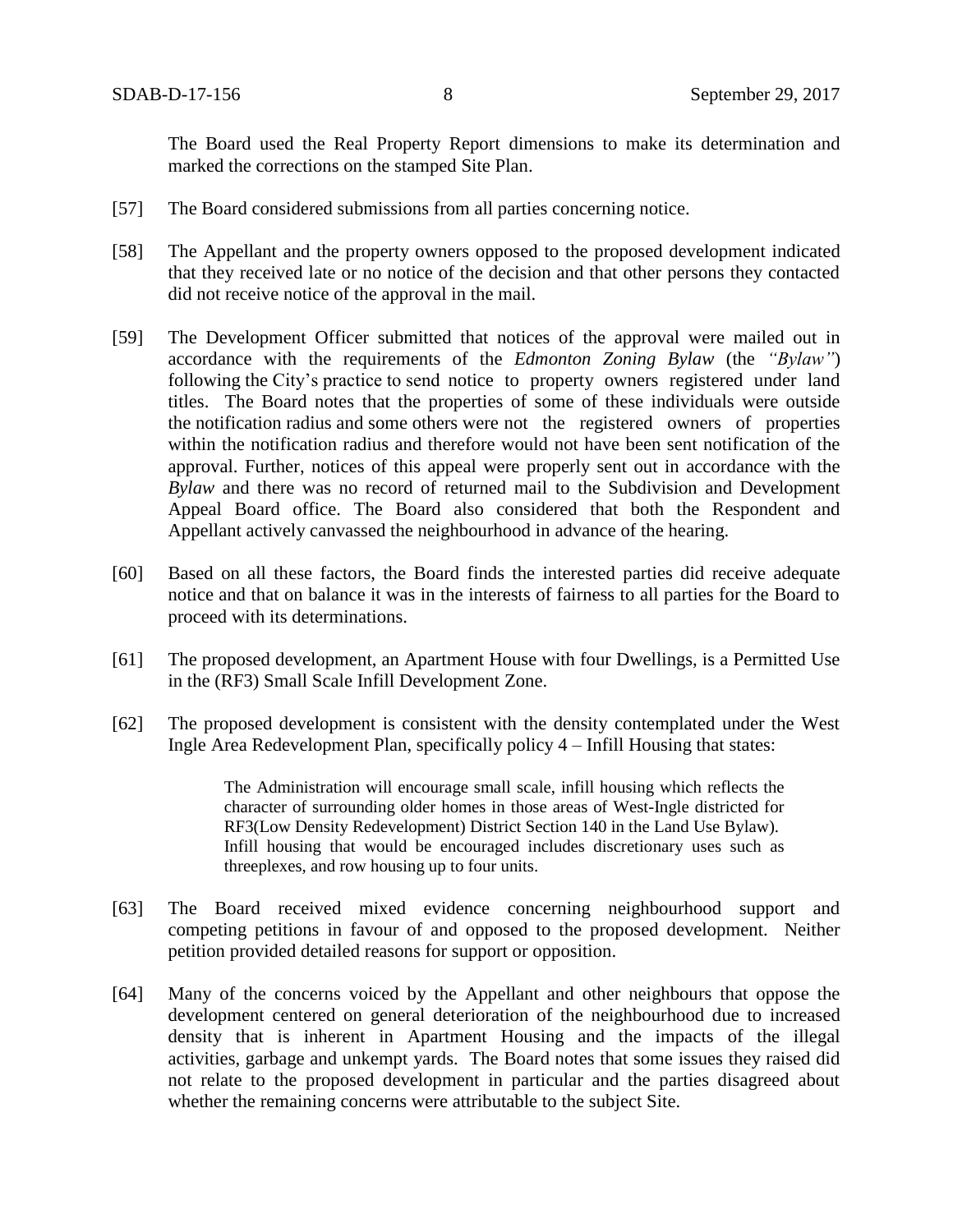- [65] While the Board is not unsympathetic to these concerns, apart from noise at the side entrances, they are largely issues under the jurisdiction of Bylaw Enforcement and the Edmonton Police Service and are not relevant to the variances associated with the proposed Permitted Use.
- [66] The Board grants the variances to Site Area and Site Width for following reasons:
	- a. The parties opposed to the development focused on the absolute magnitude of these variances. The Board must make its decision based on the impact of a variance. While the magnitude of a variance may well be indicative of the impact of the variance, it is not necessarily determinative and other factors must be considered in assessing the impact of a variance.
	- b. The Side Setbacks exceed the minimum requirements on both sides of the property.
	- c. The proposed development includes two on-site parking spaces in excess of the minimum required number of spaces. Even with seven on-site parking spaces, the requirements for Private Outdoor Amenity Areas can be fully accommodated on the subject Site with no variances to the dimensions or the size.
	- d. The subject Site meets all other applicable development regulations including the locational criteria for Apartment Housing per section 140.4(7) of the *Bylaw* and there are no variances to the required Setbacks, Site Coverage and Height that would tend to indicate an overdevelopment of the subject Site.
	- e. The proposed development involves no exterior alterations to the building which has been in place and operating as four separate Dwellings, albeit with no permit, for several years.
- [67] The side entrance door location for two of the Dwellings is allowed for the following reasons:
	- a. The Side Setback adjacent to the south residential lot is 1.54 metres, which exceeds the minimum requirement.
	- b. The *Bylaw* requires that each Dwelling in the Building shall have an entrance door or entrance feature facing a public roadway, other than a Lane, however nothing in the *Bylaw* prohibits side entrances to the subject building.
	- c. Given that on-site parking spaces are in the rear, accessing four required front entrances would carry the same potential for foot traffic and associated nuisance.
- [68] The variance to allow two Private Outdoor Amenity Areas within the Front Yard space for two Dwellings is granted for the following reasons: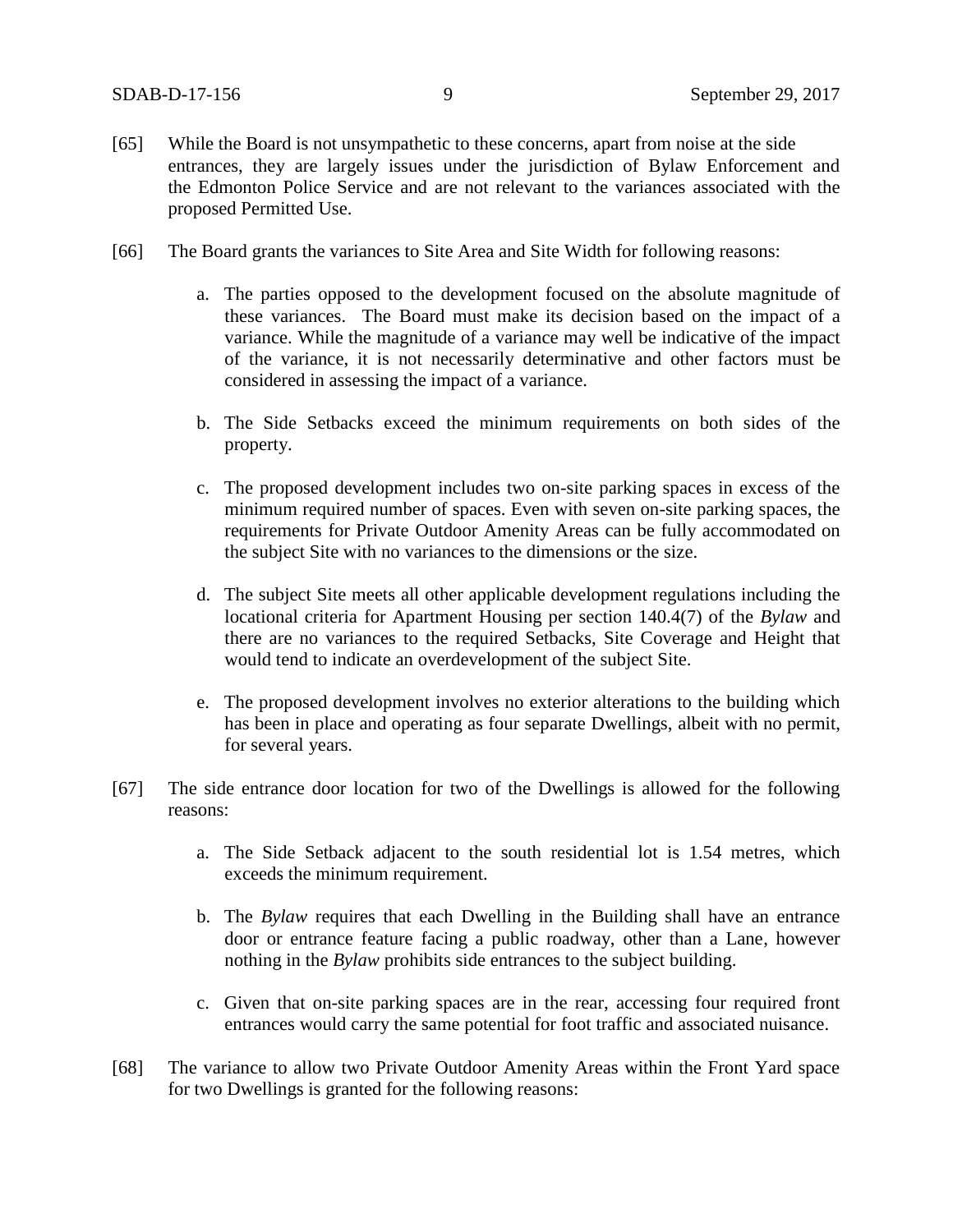- a. Due to the configuration of the entrance locations of front Dwellings, locating the Amenity Area in the Front Yard will make them more accessible and therefore more likely to be used by the residents and also increase their privacy.
- b. While all four Private Outdoor Amenity Areas could have been accommodated in the Rear Yard, this configuration would add to traffic along the side of the building and potentially exacerbate the noise experienced by the adjacent neighbour.
- c. The Development Officer indicated that there would be potential security benefits by providing Private Outdoor Amenity Areas in the Front Yard and consequently increasing surveillance along the block.
- d. Based on the photographic evidence, the Private Outdoor Amenity Areas in the Front Yard will be separated from the public sidewalk and partially screened by the existing mature trees.
- e. The required landscaping per section 55 of the *Bylaw* will ensure adequate landscaping will be provided and there will be separation of Private Outdoor Amenity Space assigned to each Dwelling unit.
- [69] Based on the above, the Board finds that the proposed development will not unduly interfere with the amenities of the neighbourhood, nor materially interfere with or affect the use, enjoyment or value of neighbouring parcels of land.

Ms. K. Cherniawsky, Presiding Officer Subdivision and Development Appeal Board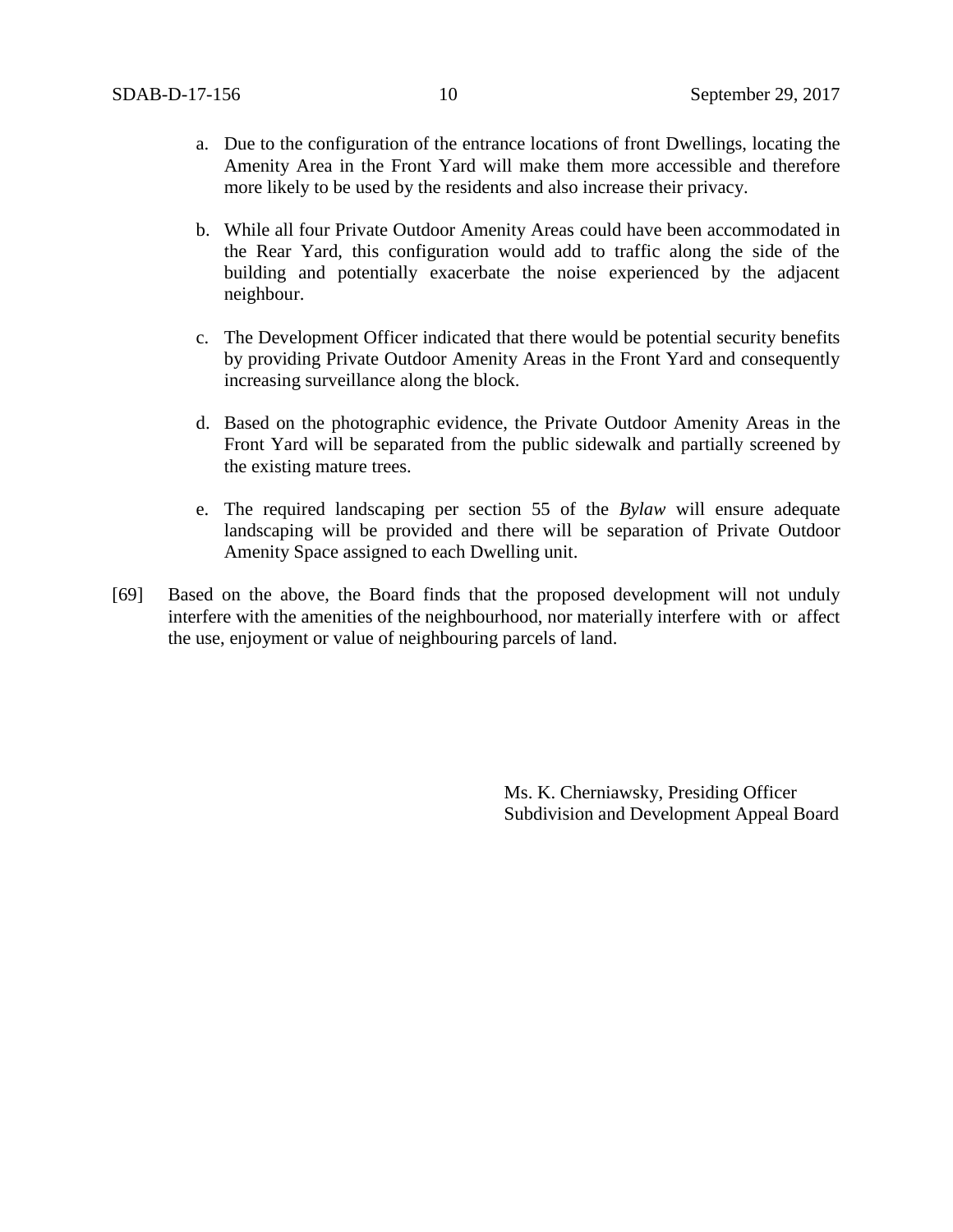# **Important Information for the Applicant/Appellant**

- 1. This is not a Building Permit. A Building Permit must be obtained separately from the Sustainable Development Department, located on the 2nd Floor, Edmonton Tower, 10111 – 104 Avenue NW, Edmonton, AB T5J 0J4.
- 2. Obtaining a Development Permit does not relieve you from complying with:
	- a) the requirements of the *Edmonton Zoning Bylaw*, insofar as those requirements have not been relaxed or varied by a decision of the Subdivision and Development Appeal Board,
	- b) the requirements of the *Alberta Safety Codes Act*,
	- c) the *Alberta Regulation 204/207 – Safety Codes Act – Permit Regulation*,
	- d) the requirements of any other appropriate federal, provincial or municipal legislation,
	- e) the conditions of any caveat, covenant, easement or other instrument affecting a building or land.
- 3. When an application for a Development Permit has been approved by the Subdivision and Development Appeal Board, it shall not be valid unless and until any conditions of approval, save those of a continuing nature, have been fulfilled.
- 4. A Development Permit will expire in accordance to the provisions of section 22 of the *Edmonton Zoning Bylaw, Bylaw 12800*, as amended.
- 5. This decision may be appealed to the Alberta Court of Appeal on a question of law or jurisdiction under section 688 of the *Municipal Government Act*, RSA 2000, c M-26. If the Subdivision and Development Appeal Board is served with notice of an application for leave to appeal its decision, such notice shall operate to suspend the Development Permit.
- 6. When a decision on a Development Permit application has been rendered by the Subdivision and Development Appeal Board, the enforcement of that decision is carried out by the Sustainable Development Department, located on the 2nd Floor, Edmonton Tower, 10111 – 104 Avenue NW, Edmonton, AB T5J 0J4.

*NOTE: The City of Edmonton does not conduct independent environmental checks of land within the City. If you are concerned about the stability of this property for any purpose, you should conduct your own tests and reviews. The City of Edmonton, when issuing a development permit, makes no representations and offers no warranties as to the suitability of the property for any purpose or as to the presence or absence of any environmental contaminants on the property.*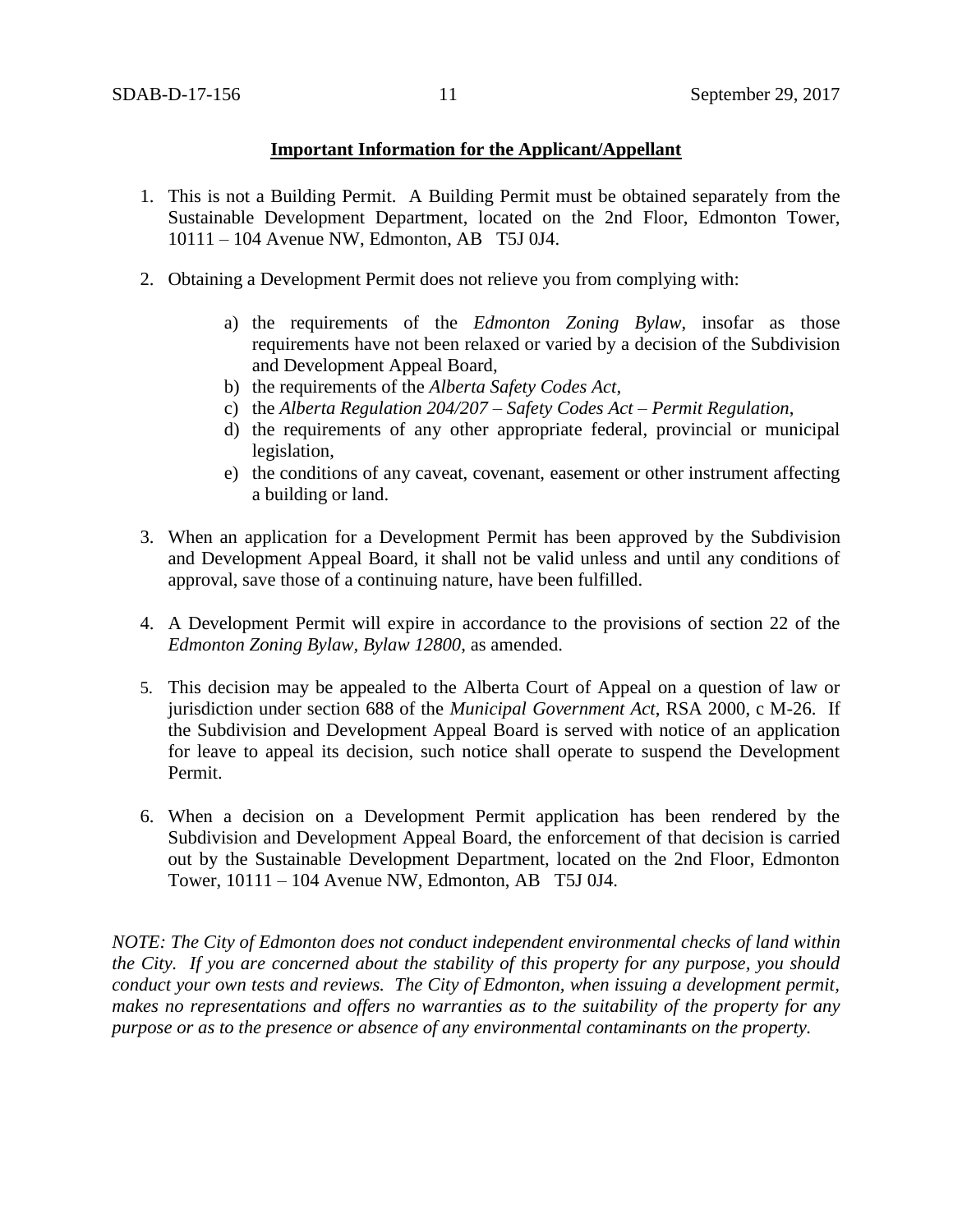

Date: September 29, 2017 Project Number: 254327867-001 File Number: SDAB-D-17-171

# **Notice of Decision**

[1] On September 14, 2017, the Subdivision and Development Appeal Board (the "Board") heard an appeal that was filed on **August 17, 2017**. The appeal concerned the decision of the Development Authority, issued on August 9, 2017, to refuse the following development:

> **Construct a Single Detached House with an Unenclosed Front Porch, rear attached Garage, fireplace, and Basement development (NOT to be used as an additional Dwelling), and to demolish an existing Single Detached House and Accessory Building (rear detached Garage).**

- [2] The subject property is on Plan 2000U Blk 2 Lots 12-13, located at 9140 77 Avenue NW, within the (RF3) Small Scale Infill Development Zone and the (A) Metropolitan Recreation Zone. The Mature Neighbourhood Overlay and the North Saskatchewan River Valley and Ravine System Protection Overlay (the "Ravine Overlay") apply to the subject property.
- [3] The following documents were received prior to the hearing and form part of the record:
	- A copy of the Development Permit application with attachments, proposed plans, and the refused Development Permit;
	- The Development Officer's written submissions;
	- The Appellant's written submissions; and
	- An on-line response from an adjacent property in support of the proposed development.

# **Preliminary Matters**

- [4] At the outset of the appeal hearing, the Presiding Officer confirmed with the parties in attendance that there was no opposition to the composition of the panel.
- [5] The Presiding Officer outlined how the hearing would be conducted, including the order of appearance of parties, and no opposition was noted.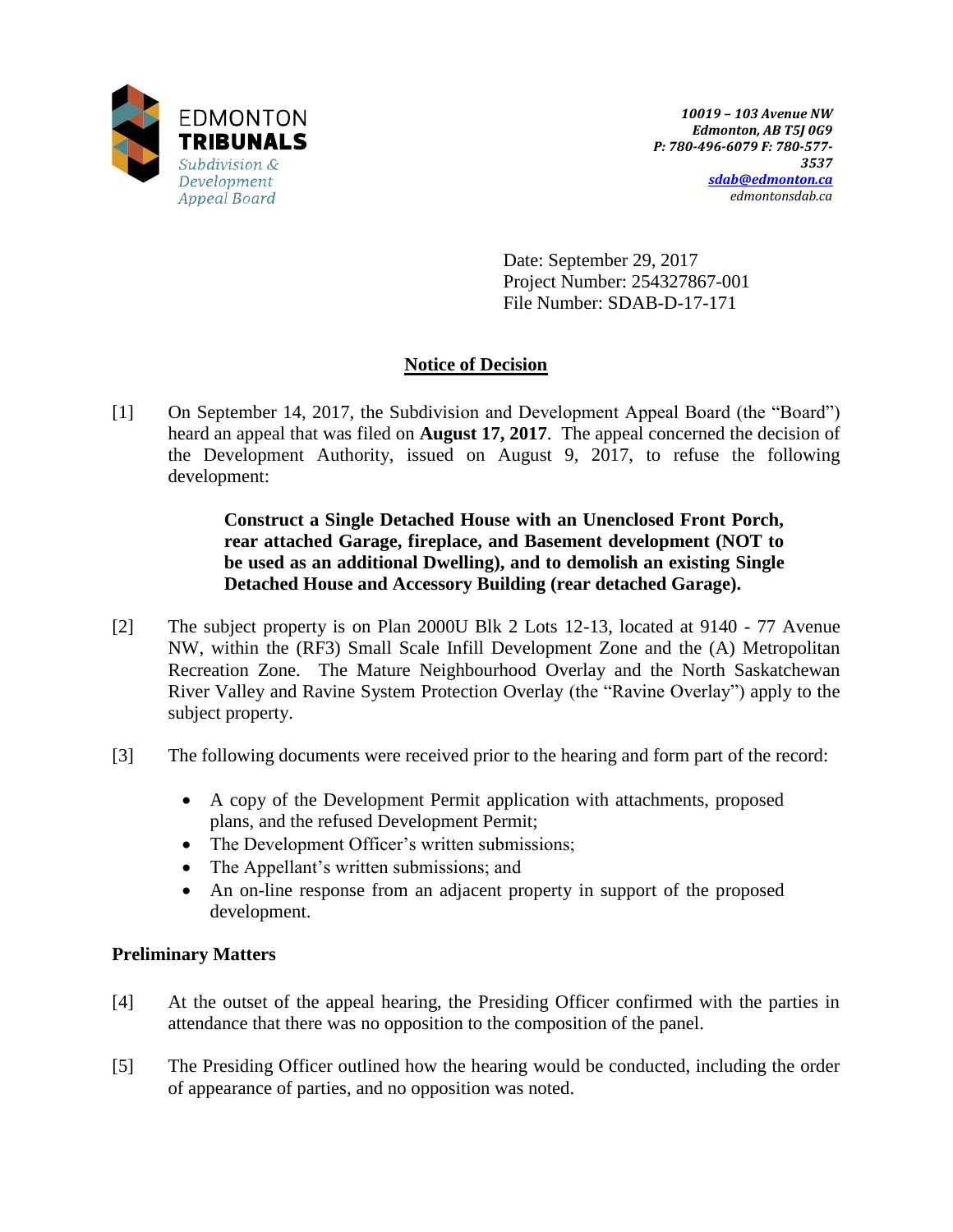[6] The appeal was filed on time, in accordance with section 686 of the *Municipal Government Act*, RSA 2000, c M-26.

### **Summary of Hearing**

- *i) Position of the Development Officer, Ms. H. Vander Hoek*
- [7] Ms. Vander Hoek clarified that the Mature Neigthbourhood Overlay was recently amended and all rear attached garages are prohibited. She indicated that there is an additional side setback variance of 7.5 metres because of the Ravine Overlay.
- [8] She reviewed the entire site under the Mature Neighbourhood Overlay.
- [9] The refused plot plan shows a dotted line where the Ravine Overlay crosses the southwest portion of the site and there is a zero-metre separation space between the proposed house and the top-of-bank setback line.
	- *ii) Position of the property owner, Mr. D. Bodnarchuk, who was accompanied by the Architect, Mr. S. Mielczarek*
- [10] The proposed development was designed to fit the shape of the lot which borders the ravine.
- [11] The total site coverage is 39 percent which meets the regulations of the *Edmonton Zoning Bylaw*.
- [12] Mr. Bodnarchuk referred to the photographs in his submission and outlined the elevation drawings of the proposed development and how the development will fit on the lot.
- [13] The plot plan shows the ravine setback line. Mr. Mielczarek stated that the variance in the setback was because of the Ravine Overlay.
- [14] They intend to build the house to be consistent with the neighbouring properties.
- [15] The majority of the windows face the ravine so there will not be a privacy impact on adjacent properties.
- [16] In their opinion, the subject lot is similar to a corner lot. If the garage was detached, it would still be positioned in the same location.
- [17] The plot plan shows where the existing house was located and that the new house will be pushed back farther.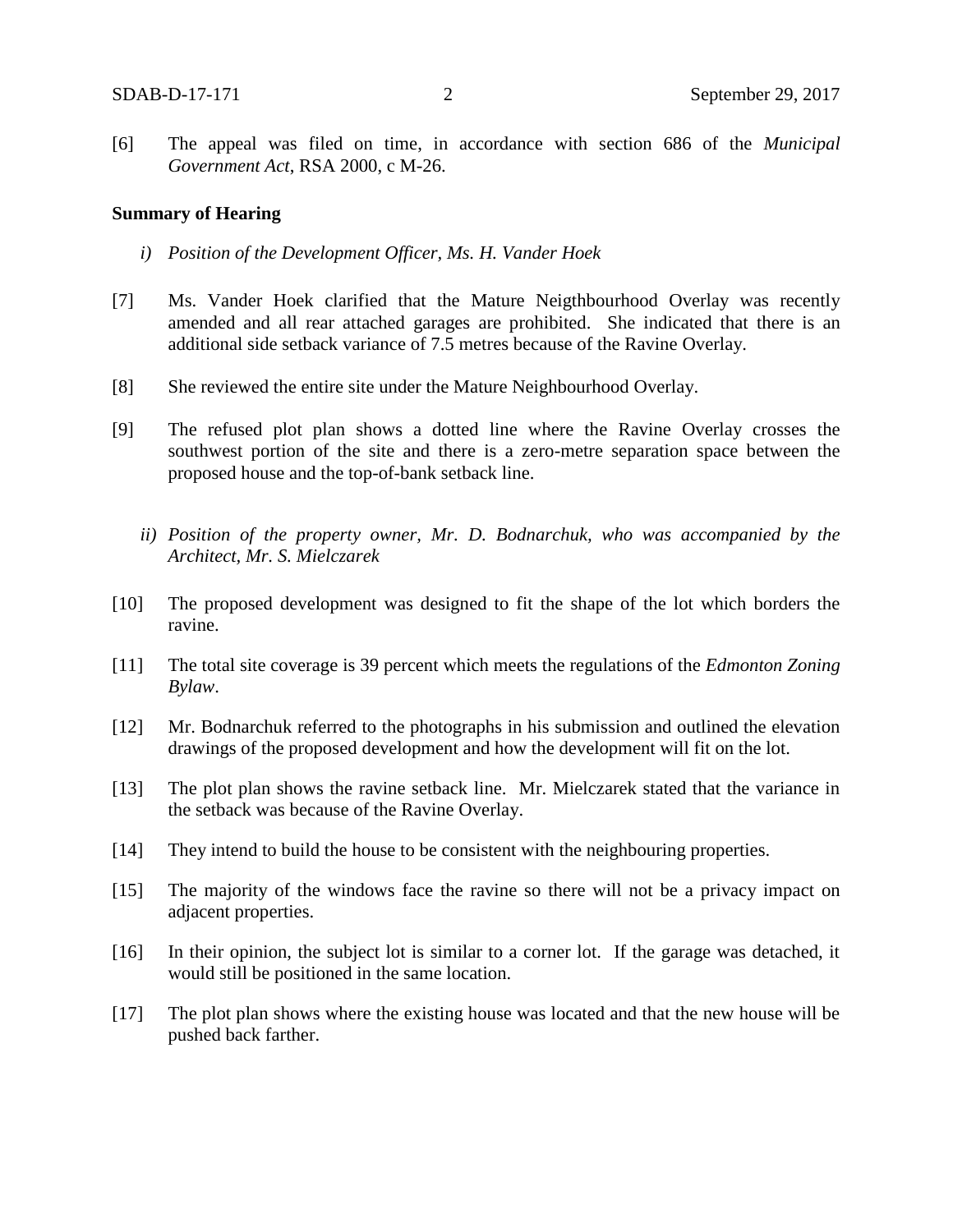- [18] The neighbourhood is being revitalized and the house is being built to be in keeping with the characteristics of other houses in the neighbourhood. In their opinion, the proposed development will enhance the curb appeal and increase the value of neighbouring properties.
- [19] The immediate adjacent neighbour to the east verbally supports the proposed development. That neighbour uses the front of their property more than their rear yard as referenced in the photographs in their submission. The President of the Community League provided support for the proposed development. Mr. Bodnarchuk was unable to contact two neighbours even though he attempted to reach them several times.
- [20] He referred to the photographs in his submission showing the location of houses and garages on adjacent properties.
- [21] Due to the Ravine system, there are challenges to build on this lot.
- [22] The width of the proposed house is 39 percent less than what is allowed on the subject site.
- [23] They do not intend to have a basement or garage suite.
- [24] There is minimal front street access to the subject site.
- [25] They addressed any concerns raised in the Geotechnical report.
- [26] He referred to the Development Officer's submission and indicated that attached Garages are characteristic of the neighbourhood.
- [27] In their opinion, the proposed development will not have a negative impact on sunshadowing on the adjacent lot as their rear yard is small.
- [28] Building the house in this location will provide them a better view of the ravine.
- [29] In response to questions by the Board, they stated that they have not noticed a change in the land on the adjacent property and are confident the land is stable.
- [30] Mr. Mielczarek confirmed that a 10.0-metre setback from the ravine will be stable.
- [31] Mr. Mielczarek confirmed that the proposed breezeway will encroach slightly into the Ravine Overlay setback.
- [32] If the house was pushed forward on the lot a variance would be required in the Front Yard.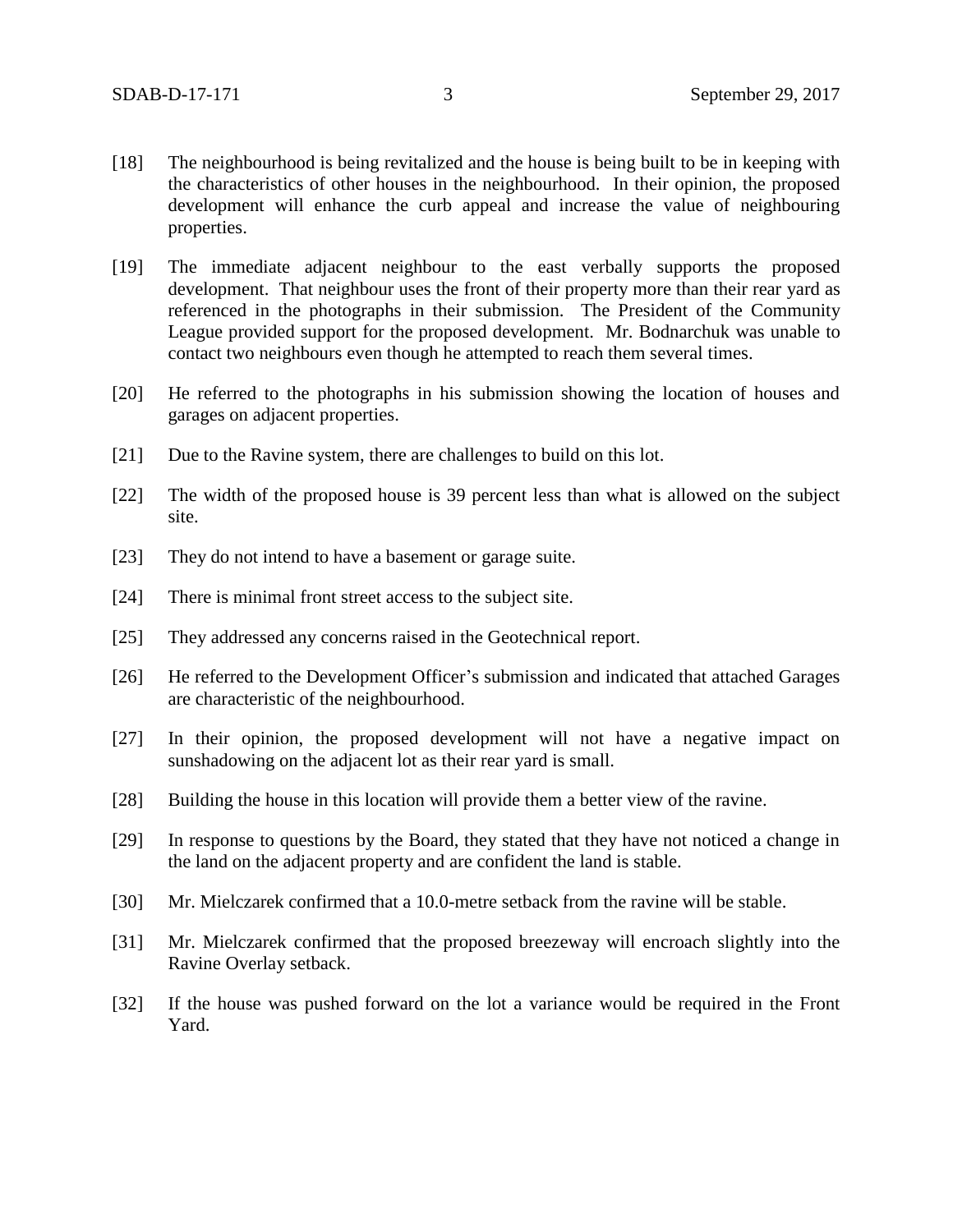### *iii) Position of the Development Officer, Ms. H. Vander Hoek*

- [33] Ms. Vander Hoek provided the following responses with respect to questions from the Board:
	- a. The Geotechnical response from the City had no issues with the Ravine Overlay regulations with respect to the proposed development. She confirmed that she did not review the Ravine Overlay because the Geotechnical Engineer had no issues with the setback to the ravine.
	- b. She confirmed that the Appellant met the community consultation requirement per the Mature Neighbourhood Overlay.
	- c. With regard to photographs of adjacent properties, she indicated that despite the existing sightlines, she is obligated to review any potential future development that might be affected by the variances of the subject proposal. Further, the Development Officer has to look at the intent of the regulations and why they exist.
	- d. She agrees there is a hardship to build because of the unique lot and top-of-bank line.
	- e. She indicated that if a new house was built with the same footprint as what is there now on the adjacent lot to the east, there would be a variance to the 12.8-metre rear containment regulation and the 40-percent rear setback requirement.
	- f. She confirmed that the proposed conditions in her written submission came from the City's Geotechnical response and standard house conditions. The glass treatment condition is the only unique condition to this house.

### *vii) Rebuttal of the Appellant, Mr. D. Bodnarchuk*

[34] Mr. Bodnarchuck indicated that there is a new development on the adjacent property.

### **Decision**

- [35] The appeal is **ALLOWED** and the decision of the Development Authority is **REVOKED**. The development is **GRANTED** as applied for to the Development Authority, subject to the following **CONDITIONS**:
	- 1. The development shall be constructed in accordance with the stamped and approved drawings.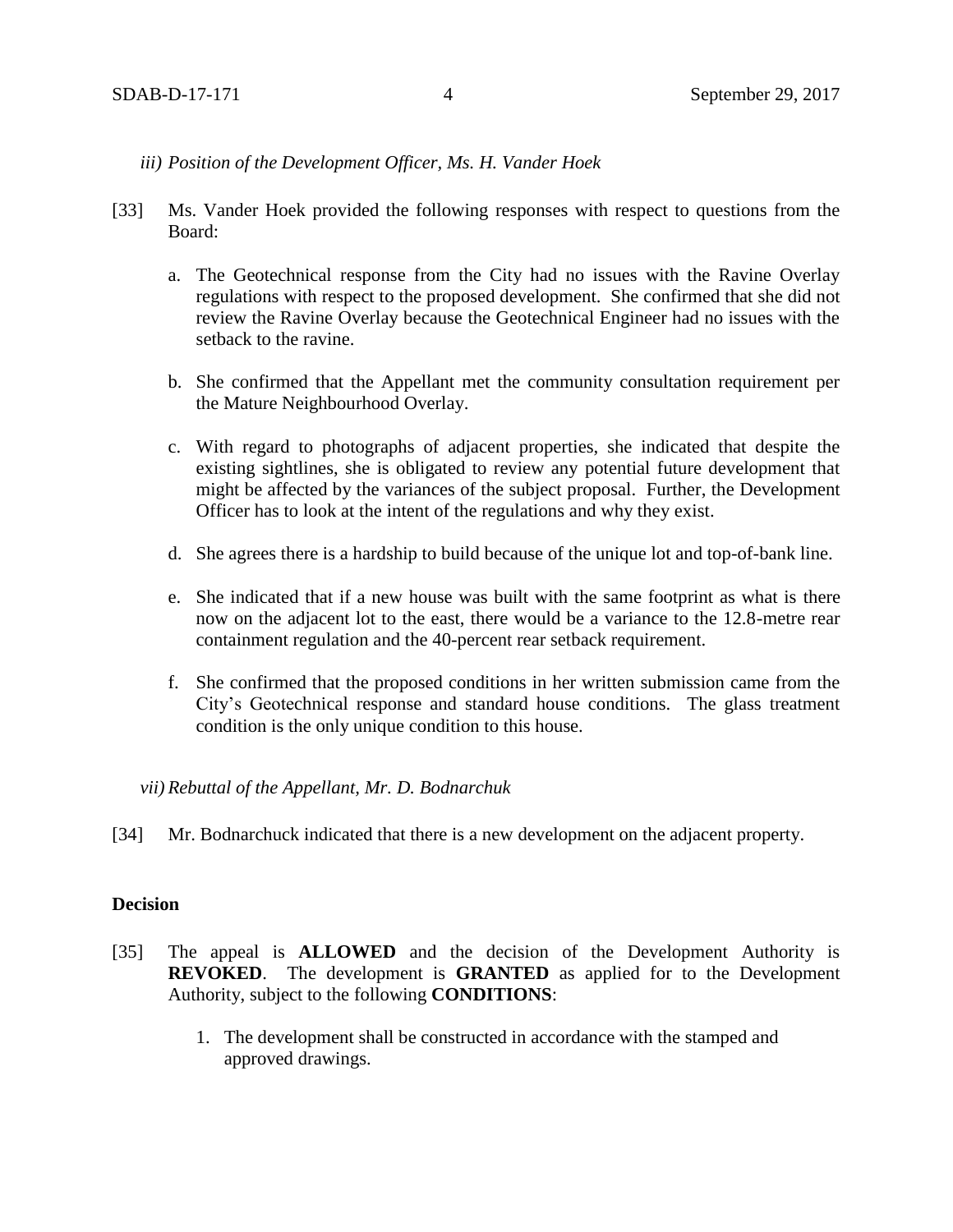- 2. Frosted or opaque glass treatment shall be used on windows as required on the right elevation to minimize overlook into adjacent properties.
- 3. The geotechnical consultant must review and comment on the revised lot grading plans that address the issue of overland drainage form the subject property to the neighbouring lot to the east, to ensure that the slope stability analysis is still valid with the revised lot grades and to ensure that it is consistent with their development restrictions.
- 4. All construction debris should be removed off site. Dumping of any type of fill, grass cuttings or construction debris adjacent to or on/over the crest of slope shall not be allowed.
- 5. No fill materials shall be placed unless such fill is placed in accordance with the approved lot grading plan. Lot grades shall be maintained at or below existing levels. No fill or other development shall be undertaken within the building setback area, nor on the slopes, except where approved by the geotechnical consultant.
- 6. Grading, landscaping, and construction excavations shall not allow any ponding of water, or the focussed discharge of water toward the ravine slopes. Surface runoff shall be directed away from the slopes and into the storm drainage system, wherever possible.
- 7. Slope vegetation shall not be disturbed and/or reduced to prevent surface erosion and local instability and sloughing. The retention and enhancement of existing vegetation and vegetative cover during site development is considered highly desirable, and all vegetation on the slopes and within the building setback area shall be maintained, where possible. Revegetation and re-planting of trees on the slope and within the setback zone (on the subject property) shall be carried out in accordance with the recommendations of the geotechnical consultant.
- 8. Swimming pools, decorative ponds, or other water retention structures should not be constructed or installed within the setback zone. Engineering Services would recommend that water retention structures shall not be installed or constructed on this property to further reduce risk.
- 9. No permanent sprinkler or irrigation systems shall be constructed or installed within the setback zone. Engineering Services would recommend that permanent sprinkler or irrigation systems shall not be installed or constructed on this property to further reduce risk.
- 10. Roof leaders, downspouts, and sump pumps shall not be allowed to discharge onto the ground surface. They shall be connected to the storm sewer system.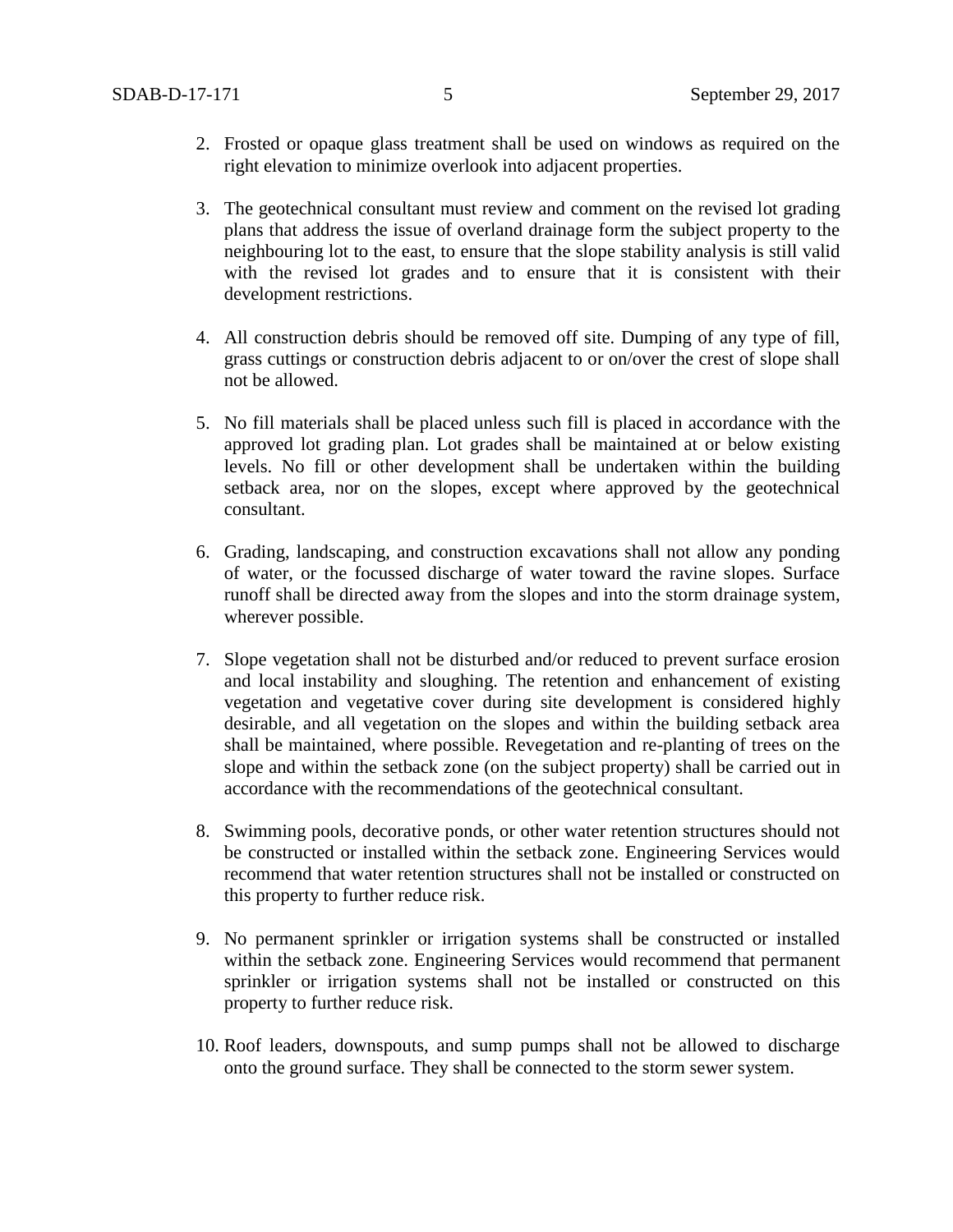- 11. Surface runoff shall be controlled so as to direct surface water away from the slope and into storm drainage systems. Uncontrolled channelized flow toward or over the bank shall not be permitted.
- 12. All buried water and sewer lines, connections to manholes and catchbasins should be constructed with water tight joints to minimize the risk of excessive seepage into the ground.
- 13. No geothermal devices shall be constructed or installed, as defined in the report.
- 14. Grading and drainage plans shall be reviewed by the geotechnical consultant prior to construction to ensure that geotechnical recommendations are met.

## NOTES:

- 1. Any future additional dwelling such as Secondary Suite shall require a separate development permit application.
- 2. Any future deck enclosure or cover requires a separate development and building permit approval.
- 3. Lot grades must comply with the Edmonton Drainage Bylaw 16200. Contact Drainage Services at 780-496-5500 for lot grading inspection inquiries.
- 4. Unless otherwise stated, all above references to "section numbers" refer to the authority under the *Edmonton Zoning Bylaw*.
- 5. The various site development restrictions outlined in the geotechnical report (Section 6) must be followed in any development of the site. The owner is also encouraged to become familiar with the site management guidelines and to fully adhere to them.
- 6. Such restrictions are proposed not to be punitive, but rather to improve the long term viability of the property and reduce risk.
- 7. Relative to foundation construction for the new residence, it is also recommended that inspections by qualified geotechnical personnel be undertaken during construction, to confirm that recommended construction procedures are followed.
- 8. The applicant must be aware that they are fully responsible to mitigate all geotechnical risks to surrounding properties and structures and infrastructure. Notably, all design and construction measures, including permanent retaining structures and temporary shoring to support the basement excavations must suitably protect neighbouring properties, structures and infrastructure from any adverse impacts during construction.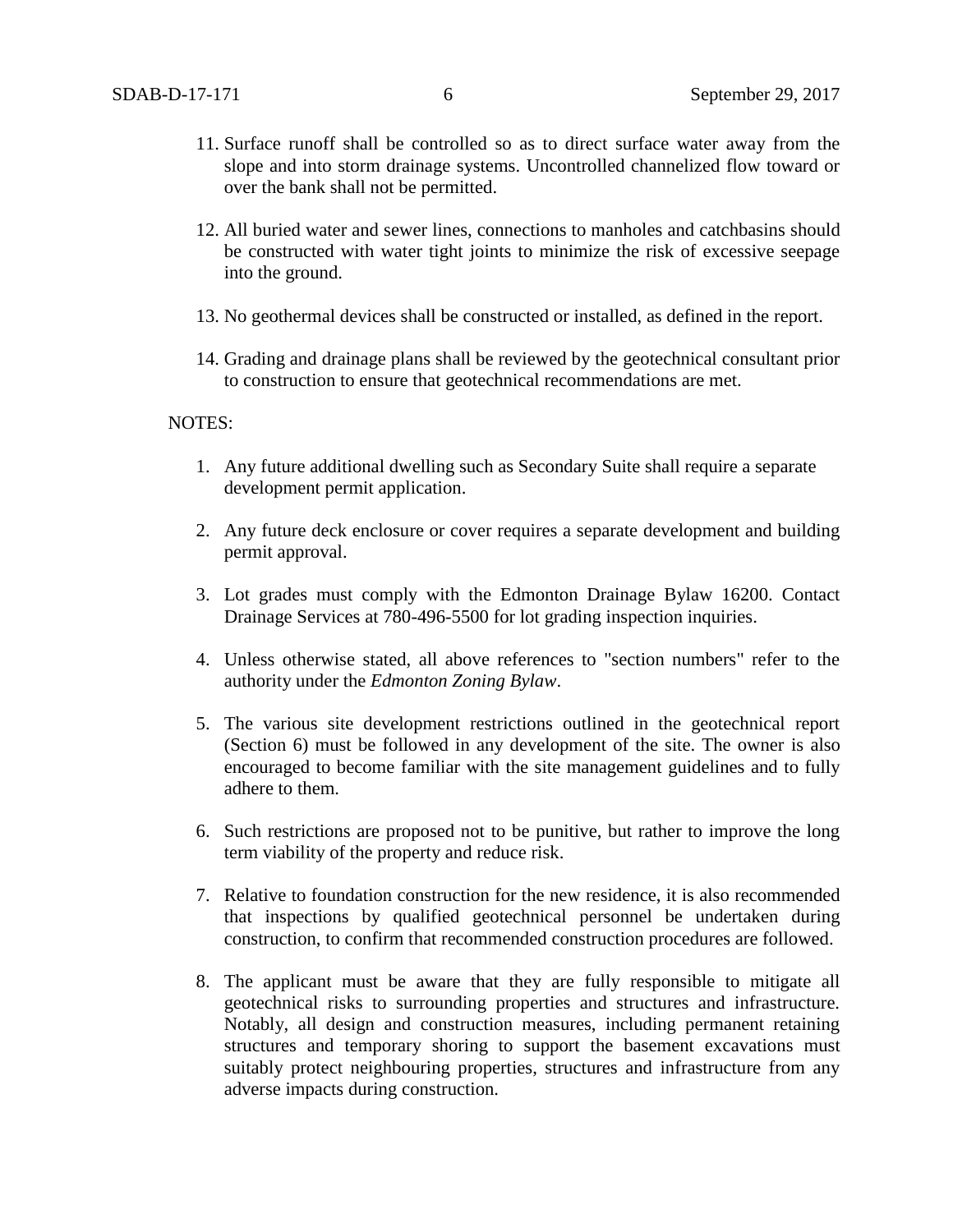- [36] In granting the development the following variances to the *Edmonton Zoning Bylaw* are allowed:
	- 1. The minimum required Rear Setback is 16.04 metres. The proposed Rear Setback is 1.35 metres and a deficiency of 14.69 metres is allowed. (Section 814.3(4)).
	- 2. Section 814.3(19) is waived to allow a rear attached Garage.
	- **3.** Section 811.3(1) is waived to allow the proposed development to be located as per the approved stamped plans.

### **Reasons for Decision**

- [37] The proposed development, a Single Detached House, is a Permitted Use in the (RF3) Small Scale Infill Development Zone (the "RF3 Zone") and a Discretionary Use in the (A) Metropolitan Recreation Zone (the "A Zone").
- [38] The Board allows the variances for the following reasons:
- [39] The subject Site is located at the dead end of a residential street and is abutting the North Saskatchewan River Valley and Ravine System Protection Overlay (the "Ravine Overlay"). The Site straddles the RF3 Zone and the A Zone. The Board finds that the proposed development is compatible with surrounding residential uses and has not been provided any planning reason to deny the appeal.
- [40] The Board notes that the Appellant embarked on extensive community consultation, making repeated visits to all properties identified by the Development Officer and was able to obtain responses from 23 out of 24 properties. The Board notes that the Appellant contacted more residents than what is currently required per section 814(5) of the Mature Neighbourhood Overlay. Therefore, the Board finds substantial compliance with the community consultation requirements given that the development has variances within the Mature Neighbourhood Overlay.
- [41] The evidence of the community consultation yielded no negative responses. Neighbours provided significant support for the proposed development and neutral responses. The Board notes all adjacent neighbours to the north across the lane support the proposed development. Further, the Appellant discussed the proposal in detail with the abutting neighbour to the east that is adversely impacted the most and received full support.
- [42] With respect to the bank Setback line, the Board notes that there are unique features of the subject Site that brings development challenges. The bank Setback line diagonally cuts the southeast portion of the lot, which limits the available building pocket.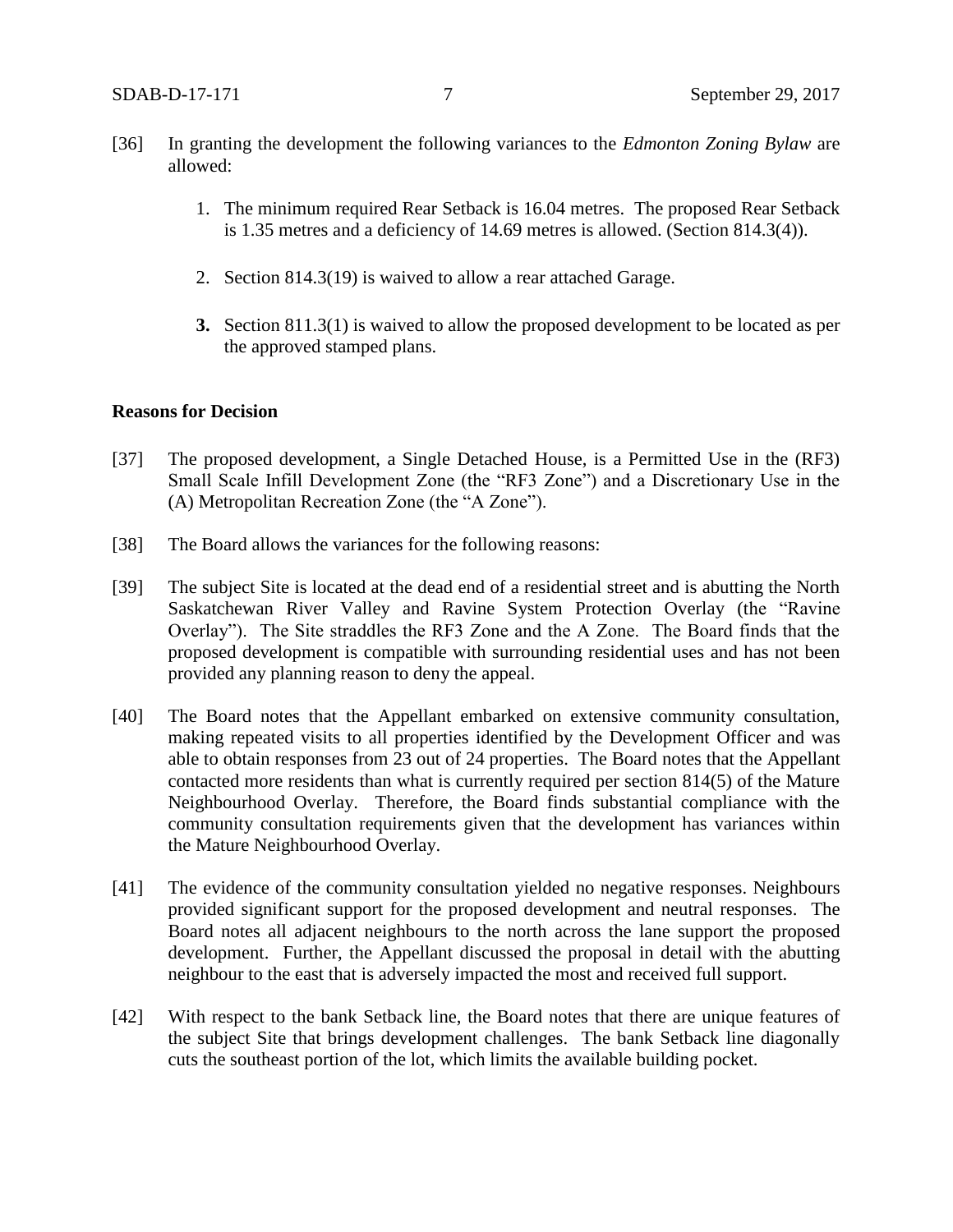- [43] The Board notes that the Geotechnical Report had no concerns with the proposed development subject to stated conditions which the Board has affirmed.
- [44] The top-of-bank typically pushes development north and east and the proposed development incorporates a 7.3-metre Front Setback which preserves the block face and the amenities for surrounding neighbours and their view of the ravine.
- [45] The Board recognizes that a significant portion of the two-storey addition of the House extends into the Rear Setback. However, the rear attached Garage is a single-storey development with a breezeway. The adjacent neighbour has limited usable space of their Rear Yard and limited view of the subject Site.
- [46] The Board notes that there are two existing rear attached Garages in the area based on the photographic evidence and although the majority have rear detached Garages, rear attached Garages are not totally unique to the area.
- [47] The Board further notes that the proposed development is fully compliant with the Site Coverage and Height requirements.
- [48] Based on the above, the Board finds that the proposed development will not unduly interfere with the amenities of the neighbourhood, nor materially interfere with or affect the use, enjoyment or value of neighbouring parcels of land.

Ms. K. Cherniawsky, Presiding Officer Subdivision and Development Appeal Board